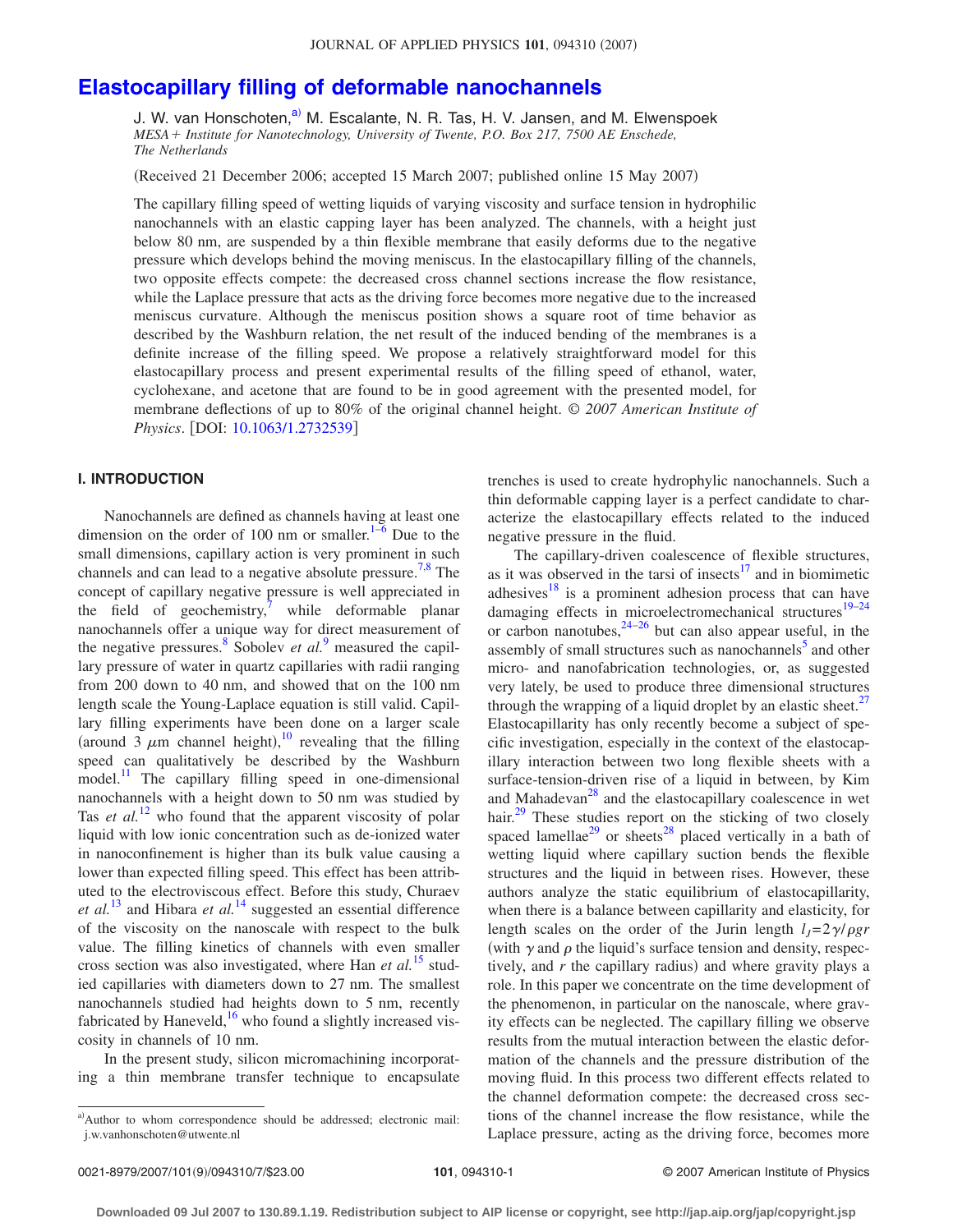<span id="page-1-0"></span>

FIG. 1. Cross section. (a) Processed bottom wafer with oxide spacer layer. (b) Processed top wafer. (c) Bonded pair. (d) Removal of the wafer support to release the thin film.

negative as a result of the increased meniscus curvature. In this paper we show that the filling behavior follows the classical diffusive-type  $x \sim t^{1/2}$  law, but that the net effect of these two opposite effects is an increase of the filling velocity compared with that in an undeformed rectangular channel.

In Sec. II is shortly described the fabrication of the hydrophylic nanochannels that are used for the investigation of the filling behavior. In Sec. III a model is presented for the capillary filling in these channels where the membranes bend downward due to the induced negative pressure. The results are compared with the classical Washburn law for filling in undeformable channels. Section IV presents the results of the filling experiments and relates these to the model. It shows that the experimental measurements are in good agreement with the model predictions.

### **II. FABRICATION**

We created arrays of hydrophilic channels of different widths in the micrometer range and height of about 80 nm with a capping layer consisting of a laminate of SiN and  $SiO<sub>2</sub>$ . Access holes connecting the nanochannels for fluid supply via micrometer size liquid reservoirs are included. A set of two wafers were combined, the first comprising the nanotrenches and the connecting microtrenches, the second one containing the thin membrane. The two wafers are conjointed by fusion bonding after which the second wafer is completely removed, leaving out only the membrane with the access holes on top of the first wafer (see Fig.  $1$ ).

More in detail, a layer of silicon oxide (79 nm) was grown on top of a  $\langle 100 \rangle$  silicon wafer by dry oxidation. The thickness of this silicon oxide spacer layer determines the thickness of the nanochannels and can be precisely controlled by adjusting the oxidation time. Standard photolithography and 1% HF etching were carried out to transfer the nanochannel pattern. A second photolithography process has been performed to define the supplying microchannels that were subsequently etched by cryogenic plasma. In this step rulers were etched next to nanochannels to be able to measure accurately the position of the moving meniscus (see Fig. [2](#page-1-1)). The second wafer is processed as follows: a 79 nm thick  $SiO<sub>2</sub>$  layer was thermally grown. Subsequently, a stoichiometric (high stress) silicon nitride layer of 97 nm thickness was deposited onto the oxidized substrate by low pressure chemical vapor deposition (LPCVD). Access holes for the liquid were patterned on top of the thin film via reactive ion etching (RIE). Before bonding, both wafers were cleaned, first by using a wet chemical  $HNO<sub>3</sub>$  solution, next in  $H_2O_2/H_2SO_4$  (in 1:3; "piranha"), to assure a hydrophilic surface. The piranha solution should be handled with care as it may result in explosion or skin burn if handled incorrectly. In the prebonding "bottom to top alignment" was performed with the Mask Aligner EVG 620. The wafer pair was annealed into a furnace  $(N_2)$  at 1100 °C for 2 h. Finally, the sacrificial silicon wafer was removed by RIE.

The channel height was measured by means of an ellipsometry measurement of the silicon oxide spacer layer using a Plasmos SD 2002 ellipsometer. The error in the height measurement is estimated to be 3 nm, as a result of the variation in the thickness of the silicon oxide layer on the wafer surface and the precision of the instrument.

#### **III. MODELING**

The filling speed of a liquid in an undeformable capillary can be described by the Washburn model. $10$  Washburn considers the capillary pressure due to surface wetting of the inner channel walls as the driving force for liquid transport. This force originates from the pressure drop across the front meniscus, for which the Young-Laplace equation holds.<sup>11</sup> For a flat hydrophilic channel of rectangular cross section (con-

<span id="page-1-1"></span>

FIG. 2. Left: photograph of a finished chip. Right: close-up microscope image of the nanochannels, the rulers, and the reservoir (Ref. [16](#page-6-11)) [photographs produced by Haneveld (Ref.  $16$ ].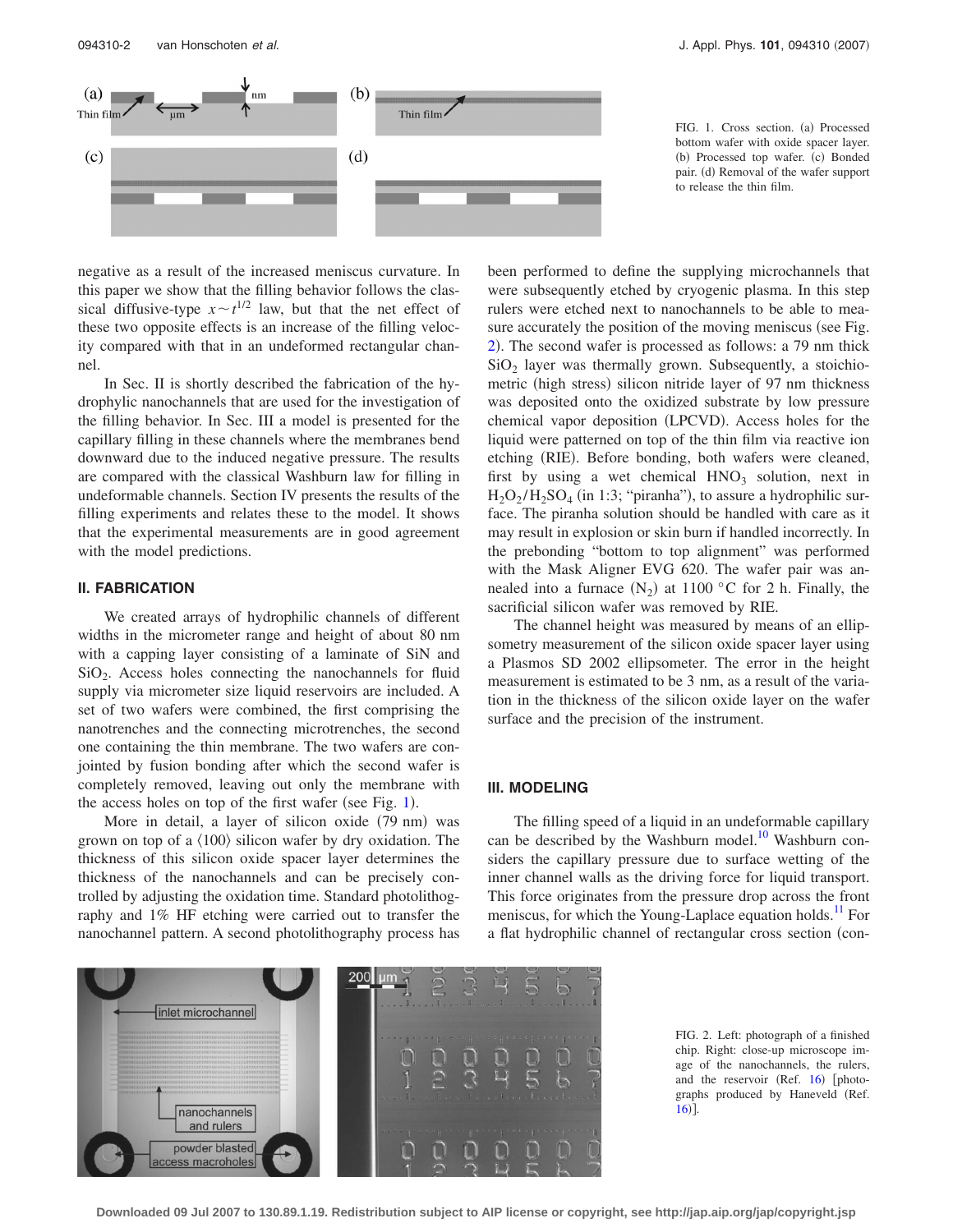stant height  $h_0$  and width *w*) with a meniscus having a contact angle  $\theta$  with the channel walls, the Laplace pressure becomes

<span id="page-2-0"></span>
$$
p_L = -2\gamma \cos \theta \left(\frac{1}{h_0} + \frac{1}{w}\right),\tag{1}
$$

where  $p_L = p_{liq} - p_{vap}$  is the (Laplace) pressure difference between the liquid side  $p_{\text{liq}}$  and the vapor side  $p_{\text{vap}}$  of the meniscus, and  $\gamma$  is the surface tension of the liquid in air.<sup>30</sup>

If the flow in the channel is fully developed and laminar, the supply of liquid to the moving front can be modeled by a hydraulic resistance, increasing proportional to the length of the liquid plug.<sup>12[,31](#page-6-22)</sup> For a rectangular channel of height *h* and width  $w \geq h$ , the averaged velocity *v* at position *x* can be calculated  $as<sup>32</sup>$ 

<span id="page-2-1"></span>
$$
v(x) = -\frac{h^2}{12\eta} \frac{dp(x)}{dx},
$$
 (2)

with  $p$  the local pressure in the fluid and  $\eta$  the dynamic viscosity. Writing the pressure drop *dp*/*dx* along the fluid column of length *x* as  $p_L/x$ , substituting this in Eq. ([1](#page-2-0)) and subsequently integration, gives the extended equation of Washburn, which shows the position of the moving meniscus *x* as a function of time *t*,

<span id="page-2-5"></span>
$$
x = \sqrt{\frac{\gamma \cos(\theta) h_0^2}{3\eta} \left(\frac{1}{h_0} + \frac{1}{w}\right)} t = a_w \sqrt{t},
$$
\n(3)

with  $a_w$  the Washburn constant. In the case of an elastic capillary, the negative pressure in the liquid deforms the channel geometry and the cross section of the channel depends on *x*.

Let us assume that the pressure is constant along the channel width, in the *y* direction. Moreover, the length of the channel is much larger than the channel width, so that the curvatures in the *x* direction are much smaller than the curvatures along *y*. Then the *x* and *y* directions are actually decoupled and the deflection along the *y* axis due to the uniform load at given point *x* obeys for a cross section of intrinsic stress  $S$  and flexural rigidity  $D$  (per unit length),

$$
Dh''''(x, y) - Sh''(x, y) = p(x),
$$
\n(4)

where *h*<sup>*'*</sup> stands for  $\partial h / \partial y$  and  $p(x) = p_{\text{liq}} - p_{\text{air}}$  is the pressure difference between the local pressure inside the fluid and the pressure outside, i.e., across the flexible membrane. With the appropriate boundary conditions this equation is easily solved for  $h^{33,34}$  $h^{33,34}$  $h^{33,34}$  $h^{33,34}$  We find a maximum deflection at  $y=0$  proportional to the applied load, with a proportionality constant  $\alpha$  depending on material properties and the shape of the de-flection curve.<sup>33,[34](#page-6-25)</sup> Therefore, the local height of the channel can be written as

$$
h(x, y = 0) = h_0 + \alpha p(x),
$$
\n(5)

<span id="page-2-4"></span>with  $h_0$  the height of the channel at the beginning, at  $x=0$ . With Q the total volume flow, the fluid velocity  $v(x)$  for a channel of height *h* and width *w* can be expressed as

$$
v(x) = \frac{Q}{hw}.
$$
 (6)

<span id="page-2-2"></span>

FIG. 3. (a) Model geometry of the channel with definitions of the used variables, with *w* the channel width,  $h_0$  the original channel height,  $\delta(x)$  the normalized deflection at the center  $y=0$ , and  $\tilde{h}_m$  and  $\tilde{h}_f$  the normalized minimum height and the height at the front (i.e., at the meniscus), respectively. (b) A channel cross section and (c) a longitudinal view.

We can substitute this in Eq.  $(2)$  $(2)$  $(2)$  and express the local pressure gradient  $dp/dx$  as  $(1/\alpha)\partial h/\partial x|_{y=0}$  to obtain a differential equation for  $h(x)$ . Taking the *y* dependence of the height *h* into account and assuming that the flow remains fully developed everywhere along the channel, the equation for *h* becomes

<span id="page-2-3"></span>
$$
\frac{\partial h(x,y)}{\partial x} = -12\alpha\mu Q \left[ \int_{-w/2}^{w/2} h^3(x,y) dy \right]^{-1}.
$$
 (7)

The pressure along the channel width *w* is constant. Since the deflections are small with respect to *w*, the height *h* along the *y* direction can be expanded in *y*. The bending profile  $h(x, y)$  is symmetric in *y* and the approximation up to lowest order in *y* becomes therefore (with  $h=h_0$  at the points  $y = \pm w/2$ ,

$$
\widetilde{h}(x, y) = 1 + \delta(\widetilde{y}^2 - 1),\tag{8}
$$

with the normalized variables

<span id="page-2-6"></span>
$$
\delta = \frac{h_0 - \bar{h}(x)}{h_0}, \quad \tilde{h}(x, y) = \frac{h(x, y)}{h_0}, \quad \tilde{y} = \frac{y}{w/2},
$$
 (9)

in which  $\overline{h}(x)$  represents the channel height at *y*=0 (see Fig.  $3).$  $3).$ 

Substitution in Eq.  $(7)$  $(7)$  $(7)$  gives, after performing the integration over *y* only,

**Downloaded 09 Jul 2007 to 130.89.1.19. Redistribution subject to AIP license or copyright, see http://jap.aip.org/jap/copyright.jsp**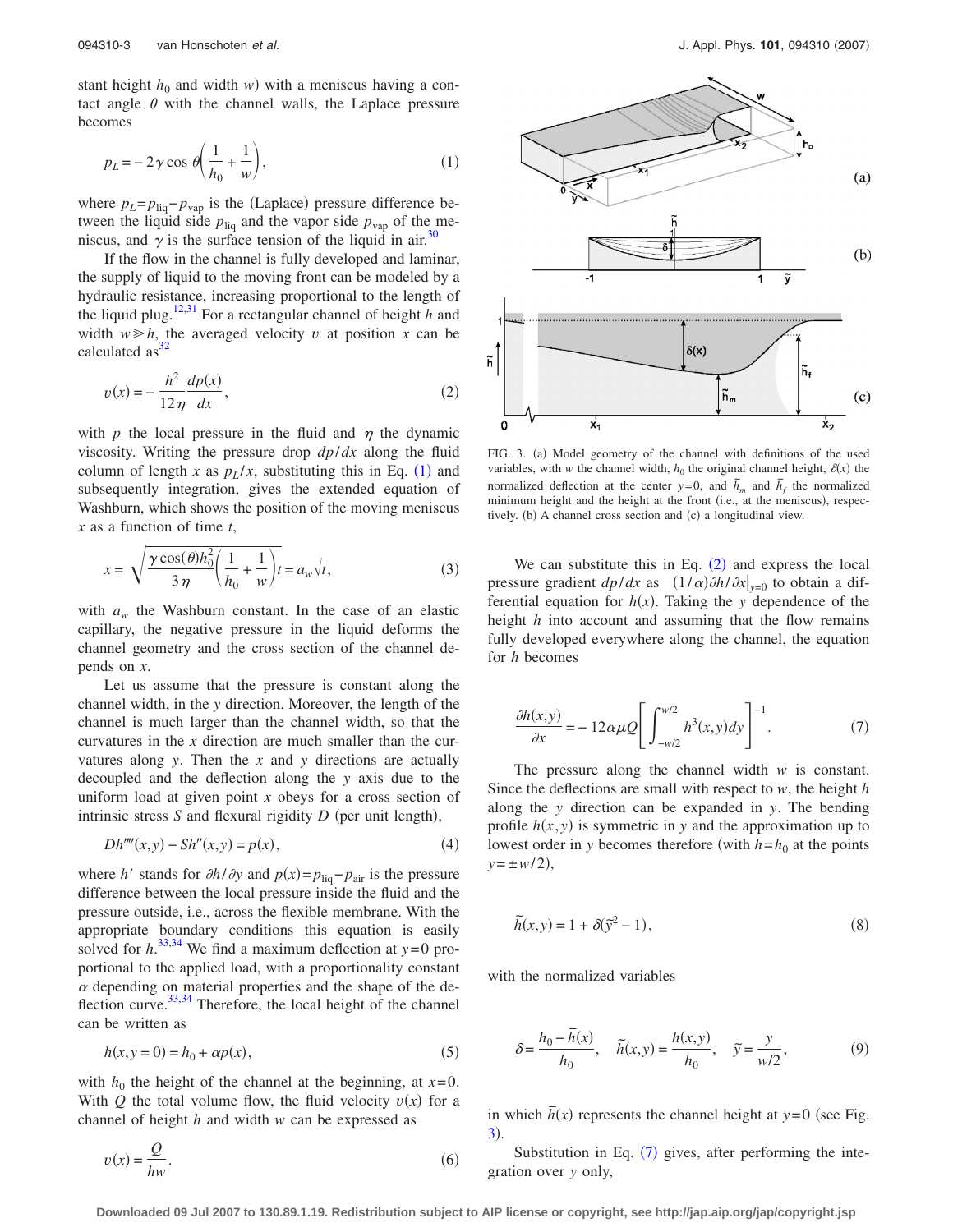$$
\frac{d\overline{h}}{dx} = -12\frac{\mu Q\alpha}{h_0^3 \overline{w}}, \quad \overline{w}(x) = w\left(1 - 2\delta + \frac{8}{5}\delta^2 - \frac{16}{35}\delta^3\right),\tag{10}
$$

which can be integrated over  $x$  to give an implicit relation between  $\bar{h}(x)$  and *x*. Applying the boundary condition that  $\overline{h}(x) = h_0$  at  $x = 0$ , this relation becomes

<span id="page-3-0"></span>
$$
x = \frac{w}{12\mu\alpha Q} \left[ \frac{44}{105} h_0^4 - \frac{1}{35} \left( 5h_0^3 \overline{h} + 3h_0^2 \overline{h}^2 + \frac{8}{3} h_0 \overline{h}^3 + 4\overline{h}^2 \right) \right].
$$
\n(11)

To find the velocity of the meniscus at location  $x_m$ , we have to substitute for  $\bar{h}(x)$  in Eq. ([11](#page-3-0)) the minimum height of the channel,  $h_m = \bar{h}(x_m)$ . The height of the channel where the deflection is largest,  $h_m$ , is seen to be situated just behind the front meniscus, due to the fact that at the meniscus at the very front of the fluid column, the pressure forces act only on approximately one half of the membrane area. We make therefore the approximation that the deflection of the membrane at the meniscus, is one half the deflection at the height  $h_m$  (Ref. [35](#page-6-26))

$$
h_m = h_0 - 2(h_0 - h_f). \tag{12}
$$

<span id="page-3-1"></span>The height of the channel at the front meniscus,  $h_f$ , can then be found by combination of the expression for the pressure  $[Eq. (1)]$  $[Eq. (1)]$  $[Eq. (1)]$  and that for  $h(x)$   $[Eq. (5)]$  $[Eq. (5)]$  $[Eq. (5)]$ , yielding

<span id="page-3-4"></span>
$$
h_f = \frac{h_0}{2} - \frac{\alpha \gamma \cos \theta}{2w} + \sqrt{\left(\frac{h_0}{2} - \frac{\alpha \gamma \cos \theta}{2w}\right)^2 - \alpha \gamma \cos \theta}.
$$
\n(13)

Using  $Q = wh_f(dx_f/dt)$  and  $dx_f \approx dx_m$ , one finds for the location  $x_m$  of the meniscus as a function of time,

<span id="page-3-2"></span>
$$
x = a_m \sqrt{t},\tag{14}
$$

<span id="page-3-3"></span>with  $a_m$  the "modified Washburn coefficient,"

$$
a_m = h_0^2 \sqrt{\frac{1}{6 \eta \alpha h_f} \left[ \frac{44}{105} - \frac{1}{35} \left( 5\tilde{h}_m + 3\tilde{h}_m^2 + \frac{8}{3} \tilde{h}_m^3 + 4\tilde{h}_m^4 \right) \right]}
$$
(15)

and  $\tilde{h}_m = h_m / h_0$  with  $h_m$  given by Eq. ([12](#page-3-1)).

Let us analyze the value of  $a_m$  that we defined as the modified Washburn coefficient [Eqs.  $(14)$  $(14)$  $(14)$  and  $(15)$  $(15)$  $(15)$ ], in comparison to  $a_w$ , the proportionality constant as defined in Eq. ([3](#page-2-5)). If the bending effects are small, so that  $(h_0 - h_m)/h_0 \ll 1$ , and if we assume further that  $w \ge h_0$ , we can make a firstorder approximation in  $\alpha$  for the modified Washburn coefficient and write Eq.  $(15)$  $(15)$  $(15)$  as

$$
a_m = a_w (1 + \varepsilon), \tag{16a}
$$

with

$$
\varepsilon = -\frac{\alpha \gamma \cos \theta}{h_0} \left( \frac{1}{w} + \frac{1}{h_0} \right). \tag{16b}
$$

We see that, for an infinitely stiff membrane  $(\alpha \rightarrow 0; h_m)$  $\rightarrow$ *h*<sub>0</sub>),  $\varepsilon$  approaches zero and we find the original Washburn coefficient again.

For large deflections, however, the value of  $a_m$  deviates considerably from  $a_w$ . Of special interest is the situation when the height  $h_m$  decreases to zero—when the membrane almost touches the bottom of the channel. Calculating the corresponding value for  $\alpha$  by setting  $h_m = 0$  in Eqs. ([12](#page-3-1)) and ([13](#page-3-4)), and substituting this value for  $\alpha$  in Eq. ([15](#page-3-3)), gives for the modified Washburn coefficient at which  $h_m = 0$ ,  $a_{m,c}$ ,

$$
a_{m,c} = \sqrt{\frac{44\gamma h_0}{315\,\eta} \left(\frac{2h_0}{w} + 4\right)} = a_w \sqrt{\frac{44}{105} \left(\frac{2h_0}{w} + 4\right)}.
$$
 (17)

Assuming  $h_0 / w \le 1$ , it is seen that  $a_{m,c} \approx 1.29 a_w$ . Just before the upper membrane bends so much down that it touches the bottom  $(h_m \rightarrow 0)$ , the modified Washburn coefficient is about 29% larger than the original Washburn coefficient.

Qualitatively, the membrane bending due to the induced negative pressure in the liquid does not alter the square root of time dependence of  $x(t)$ , but quantitatively, the filling speed is up to 29% higher than in an undeformed channel.

The smaller channel height  $h_f$  at the front end of the fluid column implies a larger pressure drop across the meniscus, thereby increasing the filling speed. Conversely, the hydraulic resistance along the channel is increased due to the lower height, which has a negative influence on the velocity. For small deflections (small  $\alpha$ ) the latter effect dominates and the velocity is slightly lower than the normal Washburn speed; this is illustrated by the fact that  $\varepsilon$  is negative. For large deflections, an increased filling speed results.

#### **IV. EXPERIMENTS**

To investigate these effects we performed filling experiments on the channels of different widths that were fabricated as described previously. The wider channels will have a lower mechanical stiffness, corresponding to a higher  $\alpha$ [Eq.  $(5)$  $(5)$  $(5)$ ], so that the capping layer will bend more. On the other hand, the pressure drop due to the horizontal curvature decreases with increasing width. The value of  $\alpha$  as calculated from the mechanical model<sup>33</sup>  $(\alpha \sim f(w)w^4)$  shows that  $\alpha$ strongly increases with the width. Using this expression, the constant *am* was calculated for given channel height and fluid properties as a function of the channel width.

In the experiments, we investigated the filling of different liquids, water, ethanol, cyclohexane, and acetone, in channel arrays. A channel array consists of 17 parallel channels and has a length of about 10 mm. The individual channels in an array have a height of 79 nm and a width varying from 2.5 to 10.6  $\mu$ m. The experiments were performed under constant temperature, measured to be  $21.2 \pm 0.5$  °C. To measure the position of the meniscus as a function of time, a droplet of liquid was introduced into the access holes by pipetting so that the array of nanochannels could fill by capillary action. As the channels filled, we were able to observe a change in contrast and color due to the difference between the refractive index of liquid and the refractive index of the air in the vacant channels. Each filling experiment was performed in a fresh channel to avoid any contamination. The

**Downloaded 09 Jul 2007 to 130.89.1.19. Redistribution subject to AIP license or copyright, see http://jap.aip.org/jap/copyright.jsp**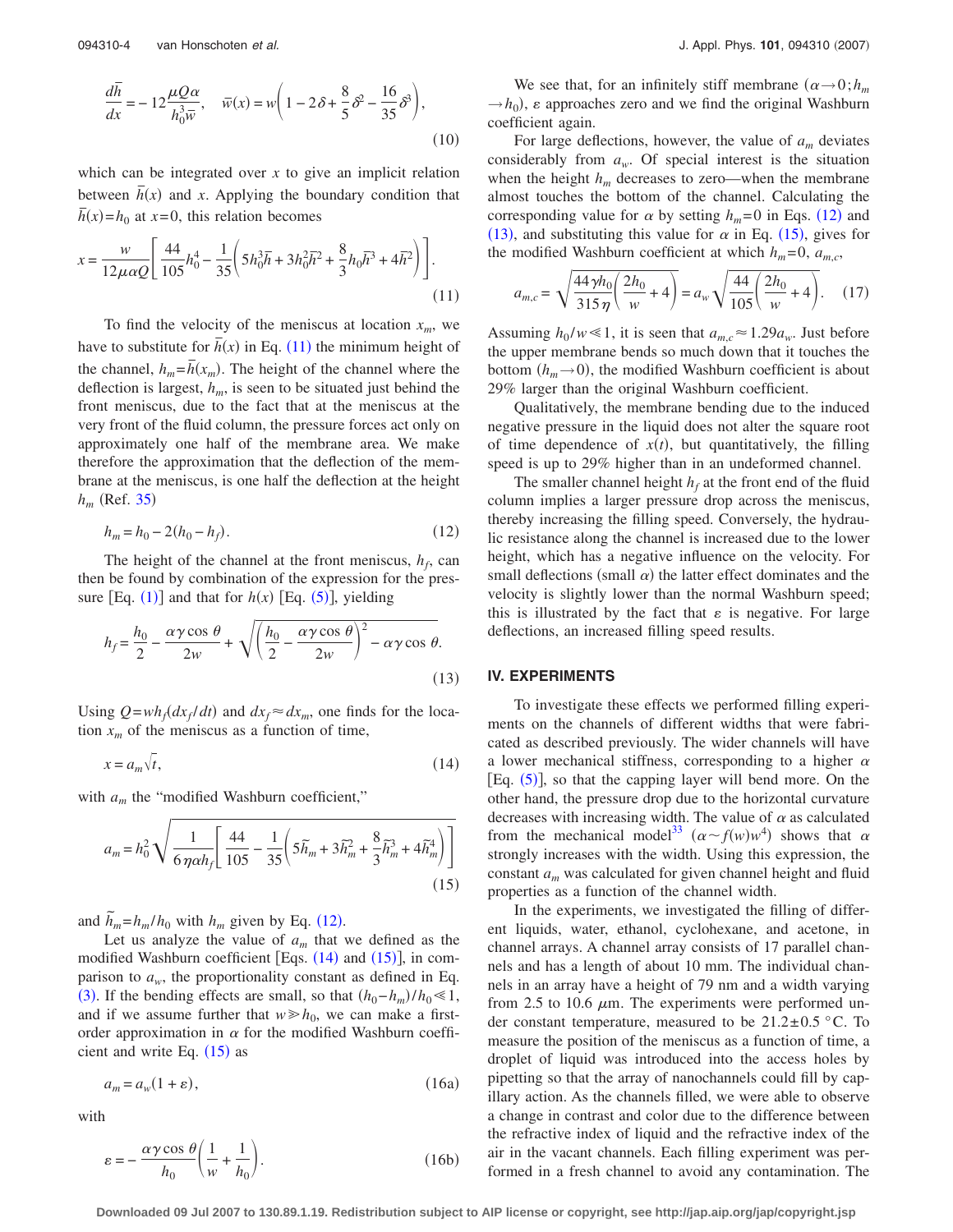<span id="page-4-0"></span>

FIG. 4. A typical still image of the capillary filling of nanochannels (ethanol) of various widths, varying from  $w=2.5$  to 10.5  $\mu$ m. The large thicks represent a distance of 100  $\mu$ m.

channels were observed under an upright microscope Leica LM/DM) in bright field mode. Mitutoyo 20× objective numerical aperture  $(NA)=0.28$  was used. The filling process was recorded by video imaging with a frame rate of 25 images/ s, and the position of the meniscus as a function of time was measured by means of frame by frame analysis of the recorded videos. We concentrated on the first 40 s of these videos, corresponding to a fluid column length in the order of several millimeters, during which a sufficient fluid supply was ascertained. Figure [4](#page-4-0) shows a typical still image from the video capture of the filling of nanochannels. Analysis of the position *x* as a function of  $t^{1/2}$  showed a quite good linear relation, see Fig. [5](#page-4-1) for some representative curves, so that the slope *a* of *x* vs  $t^{1/2}$  could be determined accurately.

In Fig. [6](#page-5-0) the thus determined slope *a* for the filling process in channels of different widths is depicted. Four different liquids are reported. Also plotted are the theoretic curves of  $a_m$  according to Eq. ([15](#page-3-3)) as a function of the channel

<span id="page-4-1"></span>

FIG. 5. Measured position *x* of the moving meniscus vs the square root of the filling time, for four liquids in different channels with a channel height  $h_0$ =79 nm. (For the depicted curve of water, the channel width was *w*  $= 6.0 \pm 0.4 \mu m$ ; for ethanol, cyclohexane, and acetone,  $w=9.0 \pm 0.4 \mu m$ . These widths correspond to a deflection of  $h_m = h_0 / 2$ .) These measurements were carried out at a temperature of  $(21.2 \pm 0.5 \degree C)$ . The error in the measured position is about 20  $\mu$ m, the error in  $t^{1/2}$  is 0.03 s<sup>1/2</sup>. The relation between *x* and  $t^{1/2}$  is in very good approximation linear.

width. In calculating the value of  $a_m$  for the four liquids, we inserted the dynamic contact angle  $\theta_d$ , that was zero for ethanol, acetone, and cyclohexane because of the complete wetting of these liquids, and a value  $\theta_d < 5^\circ$  for water on SiO<sub>2</sub> and  $\theta_d = 12^\circ$  for water on SiN, as was measured using the Krüss contact angle measurement system G 10, and the data processed with the program DROP SHAPE ANALYSIS 1.51. The good linear fit with the  $x \sim t^{1/2}$  scaling law in Fig. [5](#page-4-1) implied that the dynamic contact angle remained independent from velocity for the time scale of the experiments. This velocity independence of the contact angle is in correspondence with results obtained by Sobolev *et al.*[9](#page-6-4) The curves in Fig. [6](#page-5-0) show clearly the deviation of *am* from the normal Washburn coefficient  $a_w$  at relatively large channel widths, due to the larger deflections of the membrane for the wider channels.

We see in Fig.  $6(c)$  $6(c)$  (for water) that for channel widths above approximately  $8 \mu m$  the experimental results lie below the theoretical curve. This deviation can be attributed to the fact that the membranes of those channels that are close to complete collapse, incidentally stick to the bottom of the channels. The incidental complete collapses reduce the effective filling speed and the model loses its validity in these cases. The channel width at which complete collapse occurs is the smallest for water, since this liquid has the highest surface tension of the four investigated liquids.

For small channel widths, corresponding to small membrane deflections, the experimentally determined value of *am* agrees well with the theoretic curve and cannot be distinguished, within the experimental error, from the normal Washburn coefficient  $a_w$ . As analyzed by Ransohoff and Radke, $36$  Dong and Chatzis, $37$  and Weislogel and Lichter,  $38$ the wetting liquid in front of the meniscus will imbibe in the corners of the square capillary channel and therefore our results imply also that this corner flow has no measurable influence on the velocity of the main meniscus.

Analysis of the video images of the filling on a small time resolution of 0.04 s shows that the wider channels exhibit a typical filling behavior—the fluid fills irregularly by starts and stops. This unsteady filling is observed for channels that are close to complete collapse, with a width that is larger than  $6-8$   $\mu$ m, depending on the precise fluid parameters. The exact nature of this phenomenon is currently under investigation and out of the scope of the present paper. On the longer time scale of several seconds, these irregularities are averaged out, as Fig. [5](#page-4-1) illustrates, and the filling follows well a  $x \sim t^{1/2}$  scaling law.

With Eq. ([15](#page-3-3)) and the implicit dependence of  $h_m$  and  $h_f$ on the normalized deflection  $\delta$  [Eqs. ([9](#page-2-6)) and ([12](#page-3-1))], it is also possible to obtain the modified Washburn coefficient *am* as a function of the deflection  $\delta$  of the membrane. By normalizing  $a_w$  and  $a_m$  by  $a_0 = \sqrt{\gamma h_0 \cos \vartheta/3 \eta}$  the result becomes independent of fluid parameters. Figure [7](#page-5-1) shows both *aw* and  $a_m$  as a function of the deflection  $\delta_{\text{max}}$ , where  $\delta_{\text{max}}$  is defined  $\delta_{\text{max}} = 1 - \tilde{h}_m$  (i.e., the deflection at the point of minimal height  $h_m$  of the membrane, see Fig. [3](#page-2-2)) The dependence of  $a_m$  in Eq. ([3](#page-2-5)) on  $\delta_{\text{max}}$  is a result of the fact that  $\delta_{\text{max}}$  depends on the stiffness of the membrane, characterized by the parameter  $\alpha$ , that is strongly dependent on the channel width. Measurement results of all four liquids are represented in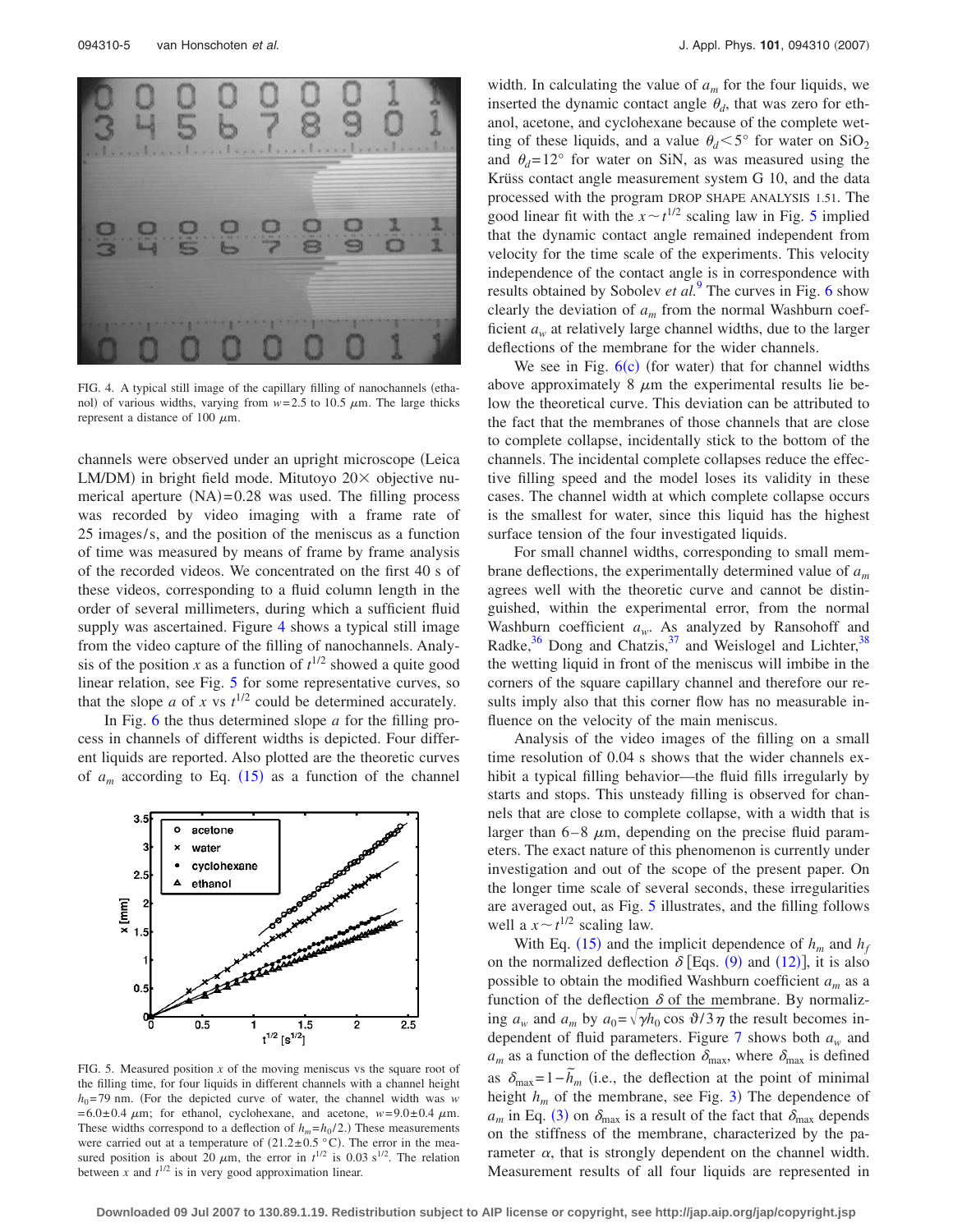<span id="page-5-0"></span>

FIG. 6. Experimentally determined slope *a* of  $x = at^{1/2}$  for different channel widths. The dashed line depicts the value of  $a_w$  that follows from the original Washburn relation, and the solid line represents *am* according to Eq. ([15](#page-3-3)). Four different liquids are depicted.

Fig. [7.](#page-5-1) The inset of the figure shows the full scale  $0 < \delta_{\text{max}}$  $1$  showing that at  $\delta_{\text{max}}=1$ ,  $a_m \approx 1.29a_w$  as noted before—at almost complete deflection of the membrane down to the bottom, the model predicts an increase of the filling speed by approximately 29%.

The recorded video results permit in particular the analysis of channels for which  $h_m = h_0 / 2$ .

Setting  $h_m = h_0 / 2$  in Eqs. ([12](#page-3-1)) and ([13](#page-3-4)), solving for  $\alpha$  and substituting  $\alpha$  in Eq. ([15](#page-3-3)) gives for the modified Washburn coefficient at  $h_m = h_0 / 2$ ,

<span id="page-5-3"></span>
$$
a_m = a_w \sqrt{\frac{2080}{1890} \left(\frac{3h_0}{4w} + 1\right)}, \quad h_m = h_0/2,
$$
 (18)

which is, for  $h_0 / w \ll 1$ ,  $a_m^2 \approx 1.10 a_w^2$ , or  $a_m \approx 1.05 a_w$ . At this value of  $\alpha$ , the corresponding width can be calculated for the

<span id="page-5-1"></span>

FIG. 7. The modified Washburn coefficient  $a_m$  according to Eq.  $(15)$  $(15)$  $(15)$  and the Washburn coefficient  $a_w$  as a function of the normalized maximal deflection of the membrane  $\delta_{\text{max}} = 1 - \tilde{h}_m$ . Both  $a_m$  and  $a_w$  have been normalized by  $a_0 = \sqrt{\gamma h_0 \cos \theta / 3 \eta}$ , so that four different liquids can be depicted in one figure. The inset shows the full scale  $0 < \delta_{\text{max}} < 1$ , with  $\delta_{\text{max}} = 1$  and  $a_m$  $\approx 1.29a_w$ . The symbol  $\bullet$  represents measurements on water; **s** shows ethanol;  $\blacktriangle$ : acetone, and  $\nabla$ : cyclohexane.

four different liquids and the filling behavior analyzed. We can thus obtain the value of  $a_m$  as a function of the relevant parameter in this case,  $\gamma/\eta$ , the capillary velocity. The result is shown in Fig. [8,](#page-5-2) where the drawn line depicts the curve of  $a_m^2$  according to Eq. ([18](#page-5-3)), and the dotted line the square of the normal Washburn coefficient  $a_w^2$ . A good agreement is seen between the experimentally determined filling speeds for these liquids and the values following from the model.

#### **V. CONCLUSIONS**

In this paper we studied the filling kinetics of nanochannels with varying cross sections due to the deforming capping layers and found that the filling speed of all investigated liquids in the nanochannels is significantly altered by the deformation of the thin channel membranes. It is observed that the filling behavior still follows qualitatively the *x*  $\sim t^{1/2}$  scaling law. This is to some extent remarkable, since two different effects related to the channnel deformation

<span id="page-5-2"></span>

FIG. 8. Experimentally determined slope  $a$  of  $x = at^{1/2}$  for different liquids as a function of the capillary velocity  $\gamma/\eta$ . The dashed line shows  $a_w^2$ , the calculated coefficient  $a_m^2$  at  $h_m = h_0/2$ , according to Eq. ([18](#page-5-3)) is given by the solid line.